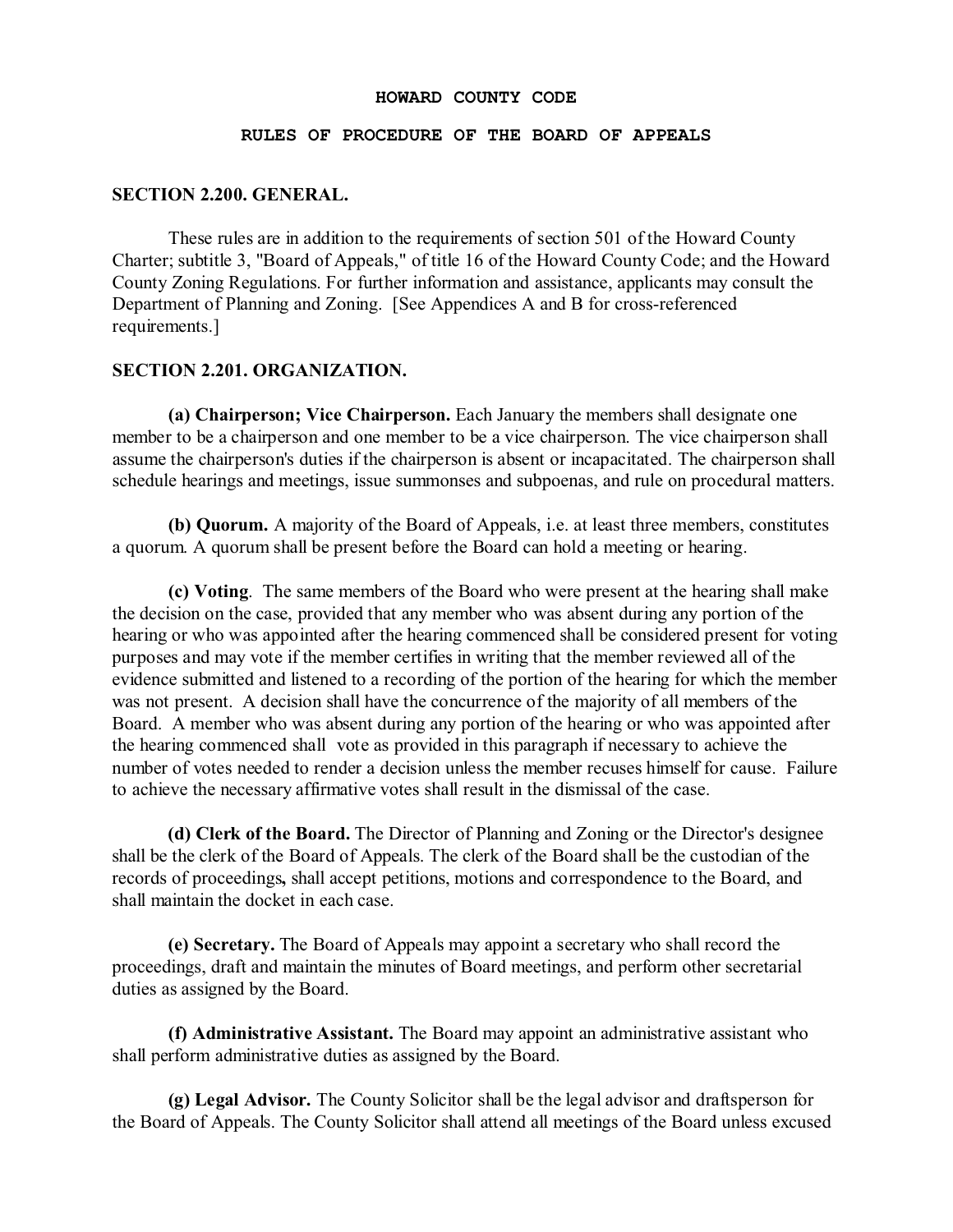by the chairperson. The County Solicitor shall provide advice and assistance to any member desiring to publish an independent or minority opinion. With the approval of the chairperson, the County Solicitor may delegate these duties to an Assistant County Solicitor.

### **SECTION 2.202. PETITIONS.**

**(a) Form and Contents of Petitions.** The Board of Appeals shall prescribe the form and contents of petitions. A Petitioner shall obtain the petition from the Department of Planning and Zoning. The Petitioner shall ensure the accuracy and completeness of the information required in the petition. The petition shall be filed with the clerk of the Board, as defined under 2.201(c). The Department of Planning and Zoning may require corrections to the petition or additional information before the hearing on the petition is scheduled.

**(b) Amendments to the Petition.** If any amendments to the petition are made before or during a hearing, the Board, either before or during the hearing, may continue the hearing, or may suspend or postpone the hearing and remand the amended petition to the Department of Planning and Zoning and the Planning Board for further recommendations.

**(c) Substantive Amendments to the Petition**. If any substantive amendments to the petition are made before or during the hearing, the Board, either before or during the hearing, shall suspend or postpone the hearing and remand the amended petition to the Department of Planning and Zoning and the Planning Board for further recommendations.

**(d) Dismissal.** The Board shall dismiss a petition if it lacks jurisdiction to hear the petition. The Board may dismiss a petition if the Petitioner fails to request a hearing on the petition within six months of the date a petition is placed on the unscheduled docket or as set forth in section 2.204(h).

**(e) Payment of Fees.** At the time the petition is filed with the clerk of the Board, the Petitioner shall pay the filing and/or hearing fees in accordance with the current schedule of fees adopted by resolution of the County Council. Checks shall be made payable to the Director of Finance of Howard County.

**(f) Refund of Fees.** On its own motion and with sufficient cause, the Board may order the Director of Finance to refund the filing and/or hearing fees. If the Board of Appeals reverses the decision of an administrative agency after an appeal hearing pursuant to this subtitle, the Board shall order the Director of Finance to refund all administrative hearing and filing fees to the Appellant.

### **SECTION 2.203. NOTICE TO THE PUBLIC.**

**(a) Advertising.** The Petitioner, at his or her own expense, shall advertise the date, time and place of the initial hearing in at least two newspapers of general circulation in Howard County. For variances in residential districts, the advertisement shall be published at least fifteen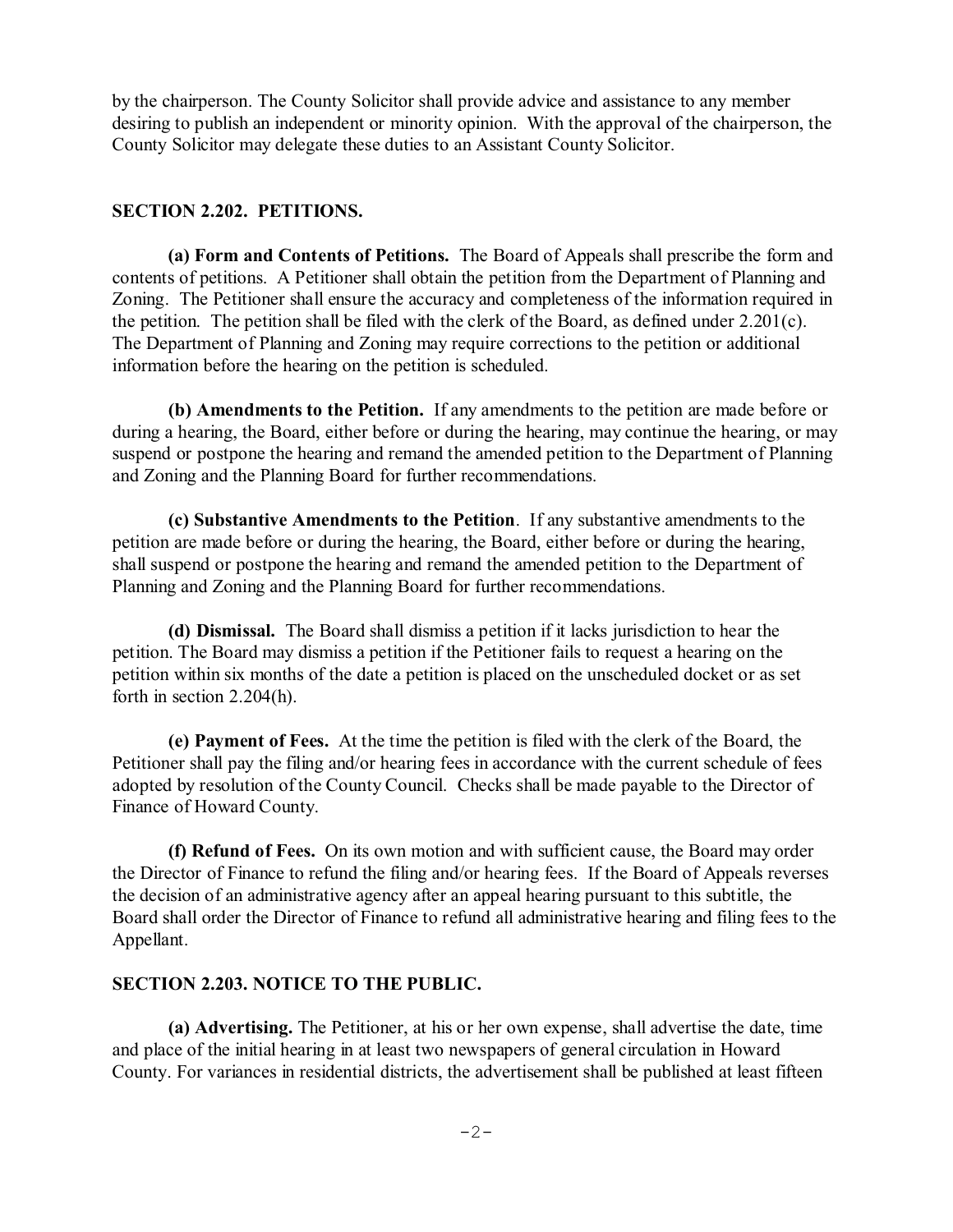days before the hearing. For all other petitions, the advertisement shall be published at least thirty days prior to the hearing. The Department of Planning and Zoning shall approve the proposed advertising before it is published.

**(b) Posting of Property.** Except in administrative appeals described in Section 2.203(d), if a petition involves land use, the property involved shall be posted with the time, date and place of the initial hearing. For variances in residential districts, the property shall be posted for at least fifteen days immediately before the hearing. For all other petitions, the property shall be posted for at least thirty days immediately before the hearing. The Department of Planning and Zoning shall determine the number of posters required and their location and the Petitioner shall bear the expense of posting. The Department of Planning and Zoning shall supply the posters. The Petitioner shall properly erect and maintain the posters.

**(c) Filing Affidavit of Posting and Certificates of Advertising.** The Petitioner shall file certificates of advertising and an affidavit of posting with the clerk of the Board or the secretary of the Board prior to the hearing.

**(d) Hearings on Administrative Appeal From a Notice of Violation of County Laws or Regulations or on the Record.** The advertising and posting requirements of this section do not apply to hearings on administrative appeals from a notice of violation of county laws or regulations or appeals heard on the record pursuant to Section 2.210(b).

**(e) Hearings on Other Administrative Appeals.** If the Petitioner cannot post the property because the Petitioner does not own the property, then the Petitioner shall send a copy of the petition and written notification of the place, time and date of the hearing to the property owner and the adjoining property owners, and shall file an affidavit of written notification with the clerk of the Board. The Petitioner shall comply with the advertising requirements.

**(f) Hearings for Clarification or Revocation of a Special Exception when the Department of Planning and Zoning is the Petitioner.** When the hearing is for clarification or revocation of a special exception and the Department of Planning and Zoning is the Petitioner, the Department of Planning and Zoning shall:

- (1) Advertise the date, time and place of the initial hearing at least thirty days before the hearing in at least two newspapers of general circulation in Howard County;
- (2) Send written notification of the place, time and date of the hearing to the adjoining and confronting property owners; and
- (3) Attempt to post the property.

**(g) Responsibility for Assuring Compliance with Advertising and Posting Requirements.** The Petitioner is responsible for assuring compliance with the advertising and posting requirements of this subtitle. If any question arises regarding compliance with the advertising and posting requirements, the burden is on the Petitioner to prove compliance. If the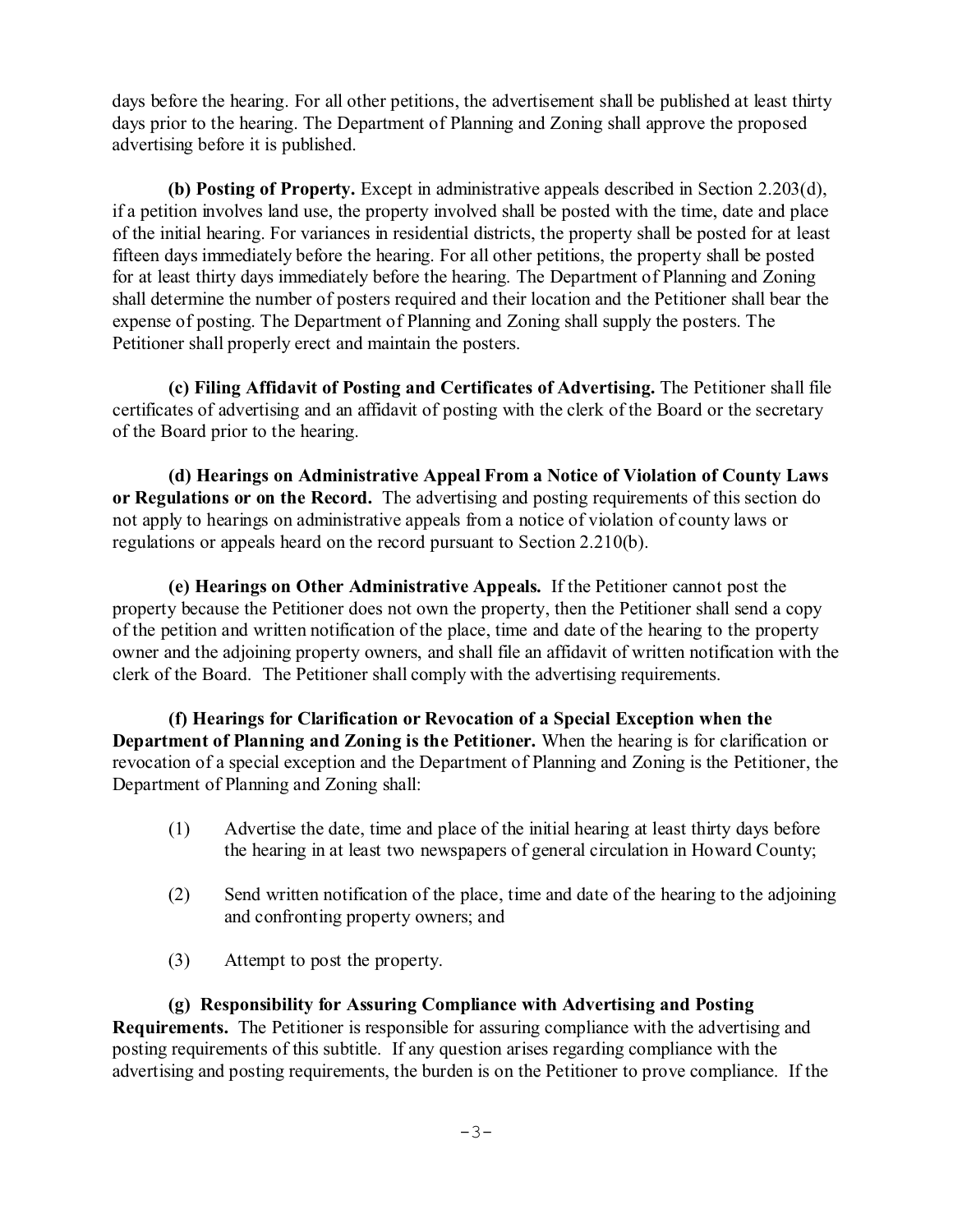Board determines that the Petitioner has made a good faith effort to comply with the advertising and posting requirements, the Board may give the Petitioner a reasonable opportunity to correct the non-compliance or, if the Board determines that the Petitioner has substantially complied with the public notice requirement, proceed with the hearing. If the Board determines that the Petitioner has not made a good faith effort to comply with the advertising and posting requirements, the Board may dismiss the petition.

#### **SECTION 2.204. MEETINGS AND HEARINGS.**

**(a) Scheduled by Chairperson.** The Board of Appeals shall hold meetings and hearings as scheduled by the chairperson, including preliminary hearings when the chairperson deems them necessary.

**(b) Open to Public.** The public is invited to attend Board of Appeals meetings and hearings. The individuals attending shall maintain order and refrain from disturbing the orderly process of the meeting or hearing. The chairperson may clear the room of disruptive individuals, or recess the meeting or hearing.

**(c) Open Hearings.** Evidence shall be presented to the Board of Appeals only in hearings open to the public. The Board shall not receive written or oral testimony from a party in interest outside of a hearing. Board members and the Board's staff shall not engage in communications of any kind with anyone other than Board counsel or staff, or another Board member regarding the merits of a case prior to the issuance of the decision and order.

**(d) Place and Time of Hearings and Meetings.** Board of Appeals hearings and meetings shall be held in the George Howard Building, Ellicott City, Maryland every Tuesday and Thursday at 7:30 p.m. unless the Chairperson schedules the hearing or meeting at a different date, time and place. Meetings of the Board of Appeals to deliberate cases and for other matters may be held from time to time, as determined by the Board. Notice of a meeting or hearing shall be posted at the Board's office in the George Howard Building one day prior to the meeting or hearing.

**(e) Closed Meetings**. The Board of Appeals may close a meeting, subject to the Maryland Open Meetings Act.

**(f) Signing Up to Testify**. All individuals who are called to testify or desire to testify at a hearing shall sign their own name to the roster in favor of or opposed to the petition before the Board, as the case may be. If a hearing is continued, only the individuals who have signed a roster prior to the end of the Petitioner's case or are called by the Petitioner in rebuttal shall be permitted to testify.

**(g) Subsequent Hearings.** Cases which have not been concluded at the initial hearing may be continued to a day and time announced by the Board immediately before the initial hearing is suspended. It shall not be necessary to readvertise a continued hearing or repost property.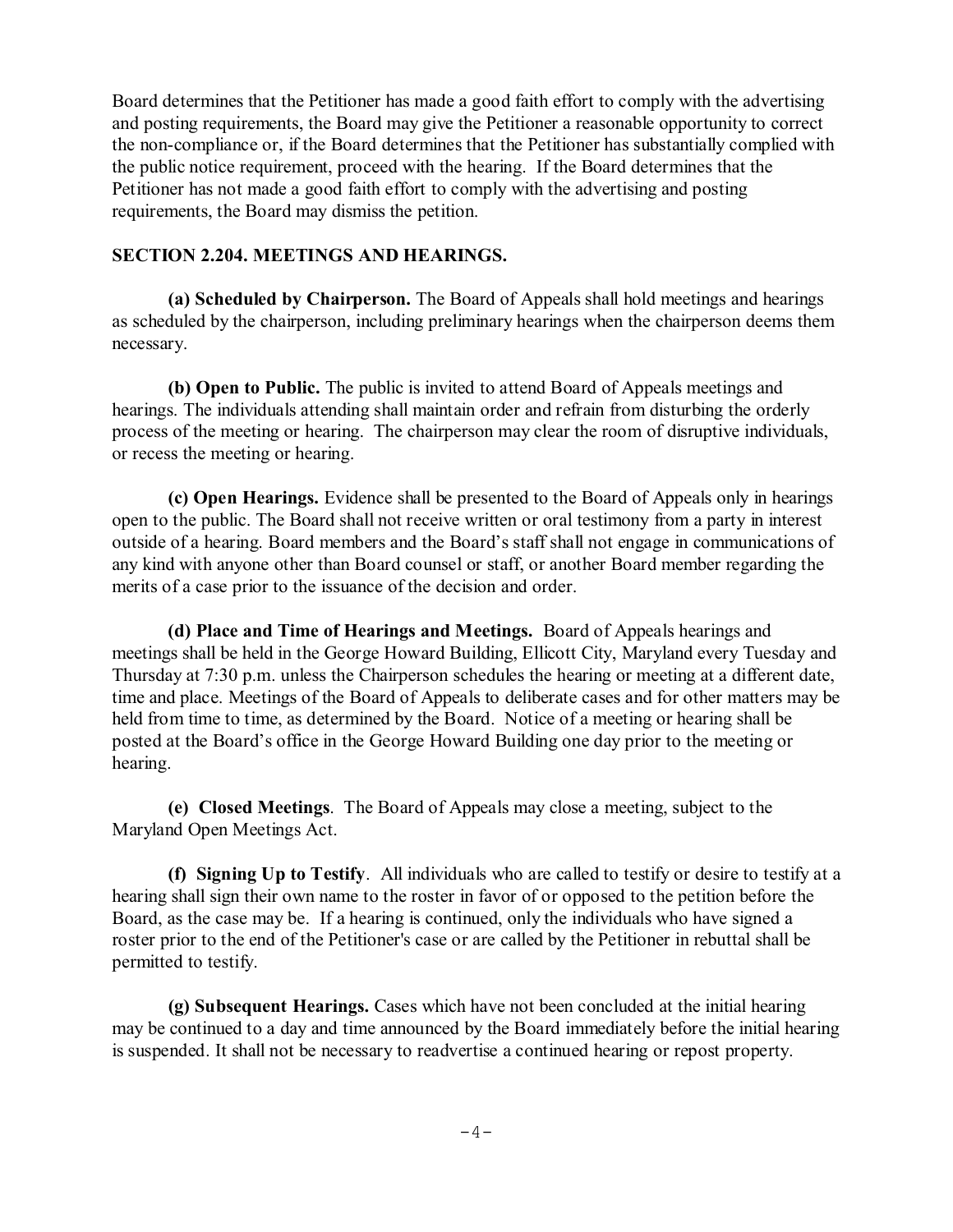**(h) Postponement.** All requests for postponement of the initial hearing date must be received by the Board of Appeals in writing, before the scheduled date of the initial hearing. No requests for postponement of a hearing shall be granted absent compelling circumstances. If a hearing is postponed, the Petitioner shall readvertise and repost the property with the new hearing date and time in accordance with these rules. Upon a third request for postponement of a hearing, the Board may dismiss the petition.

**(i) Correspondence.** A party filing written correspondence with the Board shall certify in writing that a copy of the correspondence has been served to all parties of record to the case or to their designated spokesperson. The Board may not consider the correspondence as evidence and shall return it if it is not accompanied by that written certification.

**(j) Cases Pending in Court.** The Board shall not hold a hearing on a petition involving substantially the same issues of a case that has been filed and is pending before a court of law. A hearing may be scheduled when the Board is advised by the Petitioner that the court has reached a final decision. The hearing shall be scheduled at the earliest possible date.

### **SECTION 2.205. RECORD OF HEARINGS.**

**(a) Official Record.** The Board of Appeals shall maintain an official record of its proceedings in each case. This record shall include all testimony and exhibits and a recording of the proceedings.

**(b) Transcription of Testimony.** Transcriptions of testimony shall be made if requested for court review. The transcribed testimony may be obtained from the secretary of the Board upon payment in advance of the cost of transcribing the record. The transcriber shall certify the accuracy of any transcript. The County Council shall prescribe by resolution the specifications for transcript preparation and a reasonable fee to be charged for the costs of transcription and certification.

#### **SECTION 2.206. ADMINISTRATIVE APPEALS.**

An individual wishing to appeal an administrative decision of a county agency shall file an appeal on the petition provided by the Department of Planning and Zoning within thirty days of the date of that administrative decision, unless the law provides a different time period for appeal.

#### **SECTION 2.207. EVIDENCE AND MOTIONS.**

**(a) Pre-submission of Technical Reports**. Any Petitioner or Proponent wishing to submit a technical report or other similar documentary evidence to the Board at the hearing must file six copies of the report with the clerk of the Board at least thirty days prior to the date of the initial hearing on the petition. Any Opponent or Respondent wishing to submit a report or other similar documentary evidence to the Board at the hearing shall file six copies of the report with the clerk of the Board and send one copy to the Petitioner at least ten days prior to the date of the initial hearing on the petition. If technical reports are filed late, the Board may postpone the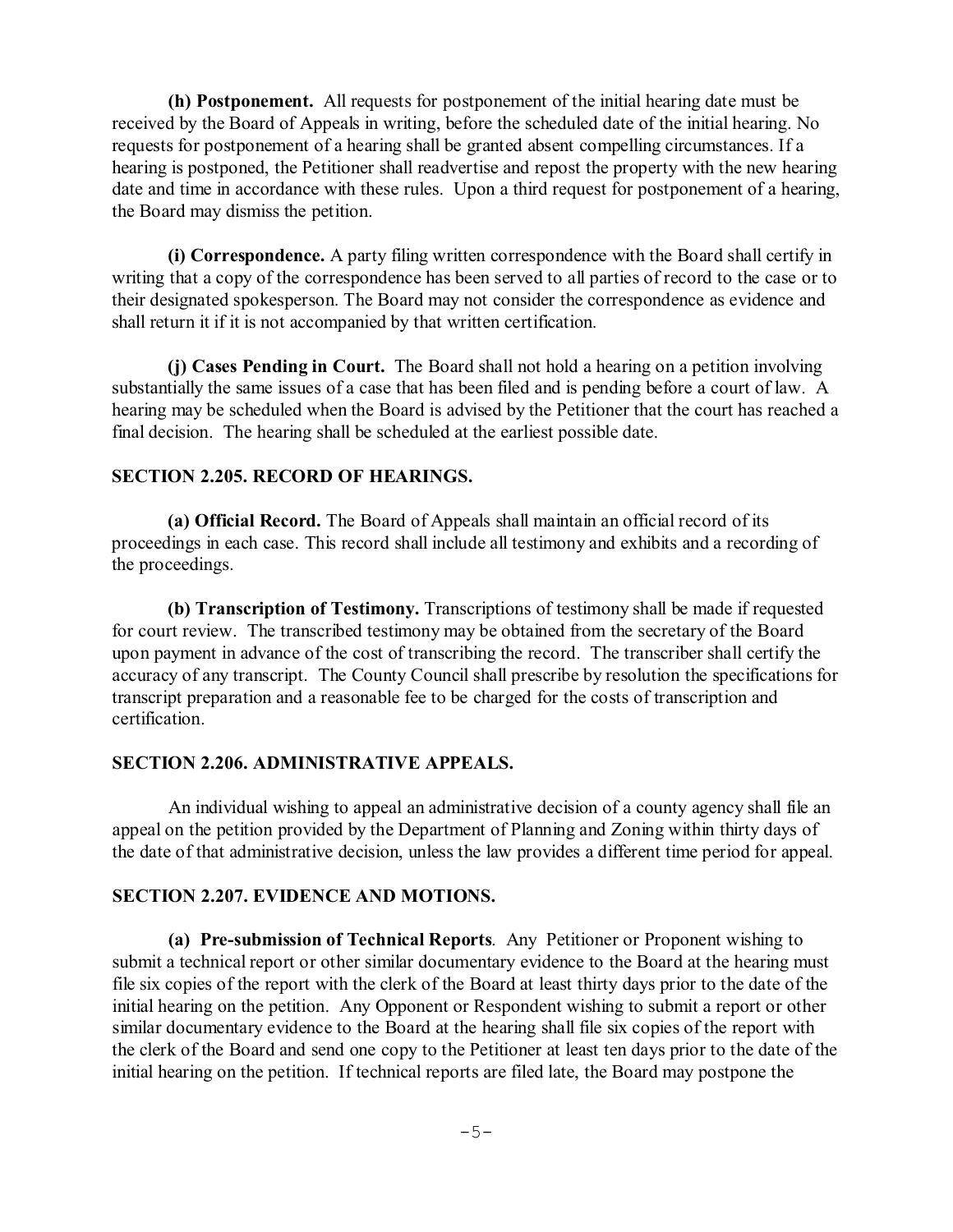hearing to allow the Board members or other parties time to review the report, or take any other course of action as determined by the Board. Even if the report or other documentation is timely filed, the Board reserves the right to postpone the hearing and to require additional copies of the material for technical staff review.

**(b) Rules of Evidence.** Any evidence which would be admissible under the rules of evidence applicable in judicial proceedings in the State of Maryland shall be admissible in hearings before the Board of Appeals. The Board is not bound by the technical rules of evidence but will apply those rules so that probative evidence may be conveniently brought forth. The Board may exclude immaterial or unduly repetitious testimony and other evidence and may limit the number of witnesses when testimony is cumulative in nature.

**(c) Materials Received by Reference.** Public records, previous decisions and orders of the Board of Appeals, technical staff reports, Planning Board recommendations and laws and regulations of Howard County which pertain to the particular case shall be received by the Board of Appeals for its consideration.

**(d) Exhibits.** Exhibits and plats admitted into evidence may not be mounted and shall be folded to a maximum size of nine inches by fourteen inches. An exact duplicate of the exhibit may be mounted and used for presentation.

**(e) Motions.** A party may request the Board to address a preliminary matter prior to the date of the initial hearing by filing the request as a motion to the Board and certifying that a copy was provided to all persons known to have an interest in the case, including but not limited to the Petitioner, the property owner, the administrative agency, and any person entitled to written notification under rule 2.203(e) and (f), as the case may be. The certification shall state "any person interested in responding to the motion shall file a written response with the Board within fifteen days of the date that the motion was filed." The Board may rule on the motion at any time fifteen days after the filing of the motion.

# **SECTION 2.208. APPEARANCES BEFORE THE BOARD OF APPEALS.**

**(a) Parties.** Except for administrative appeals described in subsections (b) and (c), an individual or any other legal entity may become a party to a proceeding before the Board by:

- (1) Providing the name, address and signature of the individual or entity and the legal entity's duly authorized representative on a sign-up sheet provided by the Board;
- (2) Testifying before the Board and providing it with the name and address of the party and/or legal entity; or
- (3) Delivering a letter to the Board, received before the close of the record in the case, indicating that the individual or entity is an interested party to the matter before the Board and providing the party's name, address and signature. Such letter may not be considered for any substantive content and will be received into evidence only for identification of parties to the case. In addition, petitions for or against a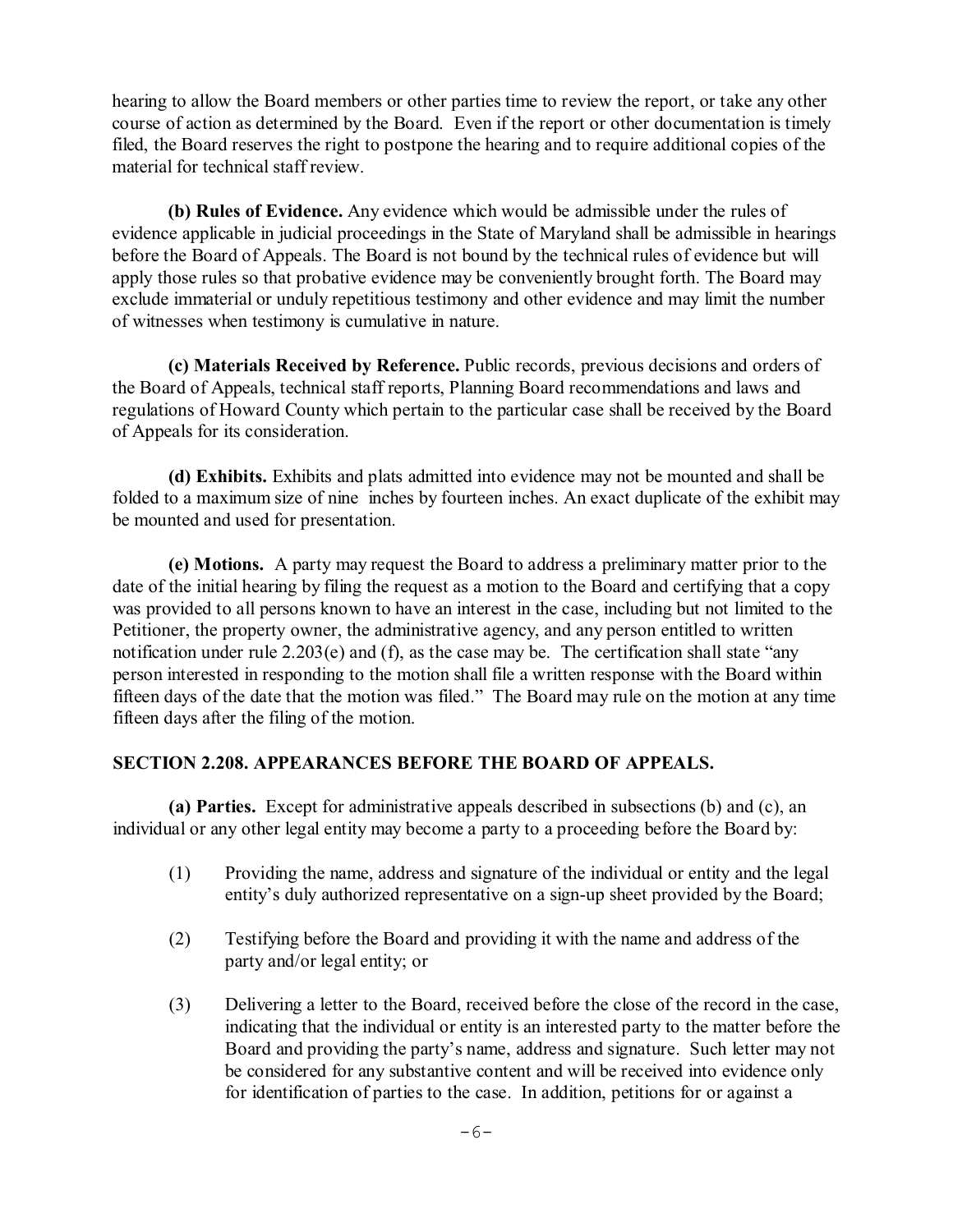matter shall not be used for purposes of conferring party status on those individuals signing the petition under this provision.

**(b) Parties to Administrative Appeals From Notice of Violation.** Parties to an administrative appeal from the issuance of a notice of violation of county laws or regulations are limited to the Petitioner and the administrative agency issuing the violation notice.

**(c) Parties to Administrative Appeals on the Record.** Parties to an administrative appeal to be heard by the Board on the record pursuant to section 2.210(b) are limited to the administrative agency and the parties of record before the administrative agency.

**(d) Who May Appear.** The following individuals may appear before the Board providing that the individual, partnership, corporation, trust, association, political subdivision, body or department they represent is a party to the proceedings before the Board:

- (1) An individual may appear on his or her own behalf.
- (2) A member of a partnership may represent the partnership.
- (3) A duly authorized representative of a corporation, trust, or association may represent the corporation, trust, or association.
- (4) A duly authorized representative or employee of a political subdivision, body, or department may represent the political subdivision, body, or department.

**(e) Spokesperson.** When a group of individuals appears in opposition to a petition, the Board may request them to elect a spokesperson who shall have the power to cross-examine witnesses, call witnesses, introduce evidence on behalf of the group, object to the introduction of evidence, make opening and closing statements, and act in a representative capacity solely on behalf of those individuals electing the spokesperson. Those individuals not electing to be represented by a spokesperson may act on their own behalf.

**(f) Representation by Attorney-at-Law.** Any party in a proceeding may be represented by an attorney-at-law admitted to practice law before the Court of Appeals of Maryland. Before the hearing begins the attorney shall give the Board written notification of the names and addresses of individuals he or she will be representing and his or her own name, address, and telephone number.

**(g) Representatives of Associations; Number of Members; Geographical Limits.** An individual testifying on behalf of any association shall substantiate that he or she is authorized to speak for and present the views of that association. The authorization may consist of a duly adopted resolution of the association signed by the president or attested by the secretary. The individual testifying shall state the number of members in the association and its geographic boundaries.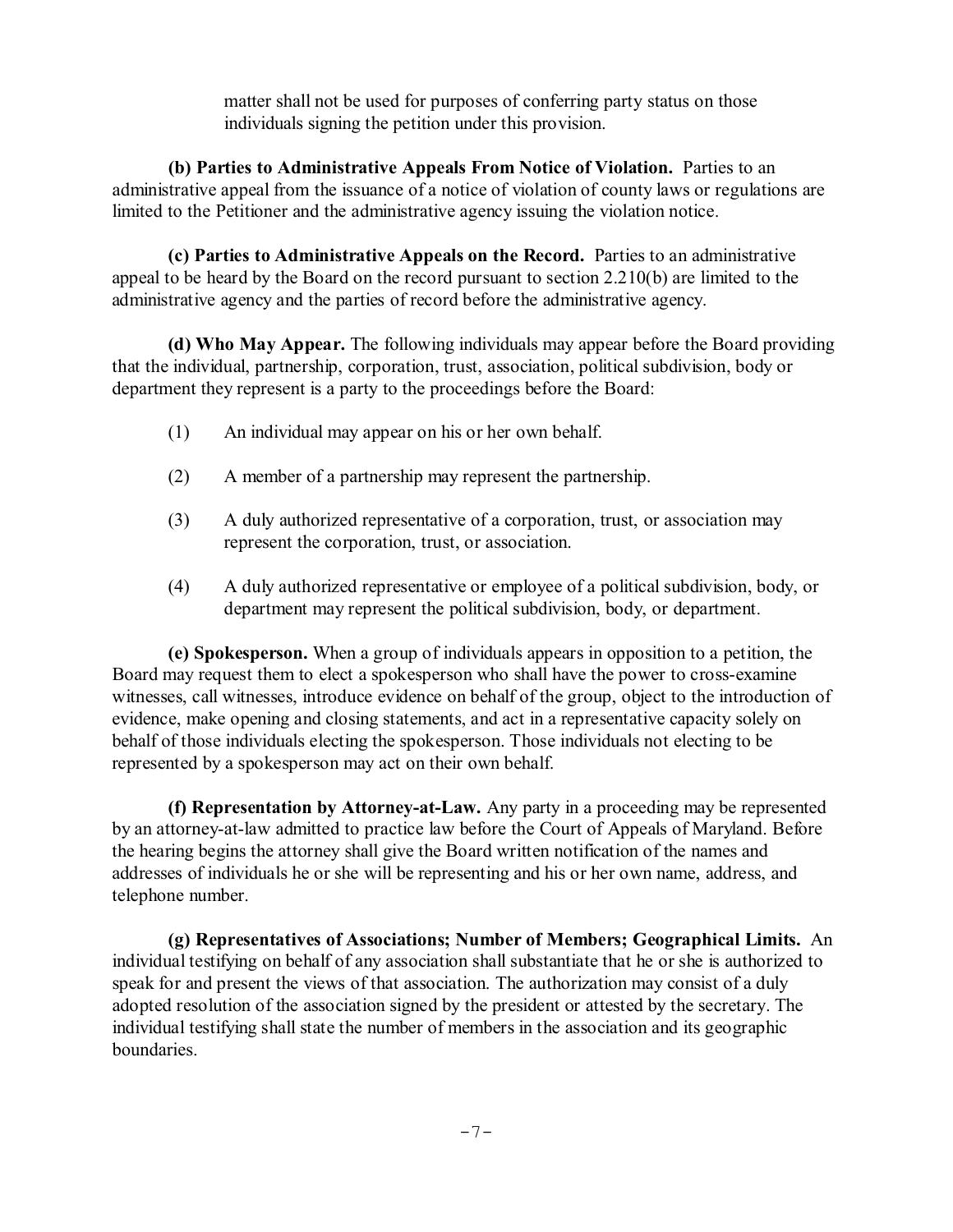# **(h) Subpoenas**.

- (1) Request for Subpoena; Content of Request. Persons requesting the Board to issue a subpoena shall submit a written request to the Board at least twenty-one days before the initial hearing. The request shall contain the name and address of the person to be subpoenaed, a brief proffer as to the content and relevance of the person's expected testimony, and a list of all documents to be brought to the hearing by the subpoenaed person. The subpoena shall be issued by the Board at least fourteen days prior to the date of the hearing.
- (2) Issuance and Service of Subpoena. The subpoena shall be signed by the chairperson of the Board at least fourteen days prior to the date of the hearing. The signed subpoena shall be promptly delivered to the person requesting the subpoena who shall be responsible for arranging service of the subpoena at least seven days prior to the date of the hearing. The person serving the subpoena shall certify in writing that the subpoena was served personally or by certified mail.

# **SECTION 2.209. CONDUCT OF BOARD OF APPEALS HEARINGS; ORIGINAL JURISDICTION.**

**(a) Oath.** An individual testifying shall give his or her name and address and take the following oath given by the chairperson: "Do you solemnly promise to speak truthfully in the testimony you are about to give?"

# **(b) Order of Presentation.**

- (1) The County Solicitor introduces reports and official documents pertaining to the case.
- (2) Opening statements.
- (3) Petitioner's presentation.
	- (i) Direct examination of witnesses.
	- (ii) Cross-examination of witnesses by the opposition, by Board members and by the County Solicitor.
		- a. *Individuals questioning the Petitioner's witness.* Normally, the opposition or a spokesperson cross-examines, but any individual wishing to question the Petitioner's witness may do so with leave from the chairperson. The chairperson may grant this leave after recognizing the individual who wishes to question the Petitioner's witness and after that individual has given his or her name, home address, and, if appropriate, its location with reference to the property which is the subject of the hearing.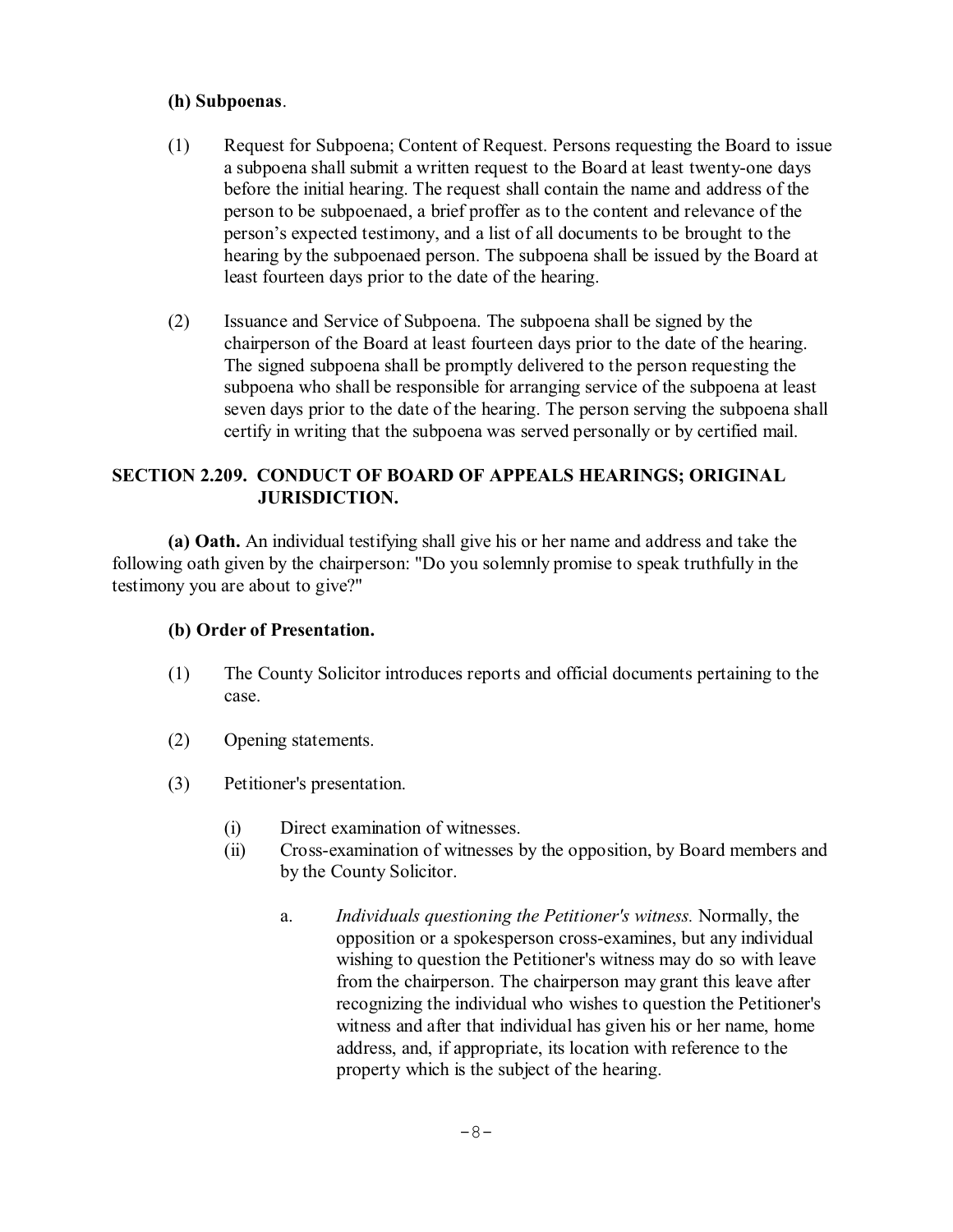- b. *Questioning.* Questioning shall be brief, pertain only to statements made by the witness, and shall not be preceded by statements or speeches. The questioning shall be interrogatory in nature and shall not be argumentative, nor make allusions about the personality or motives of the witness. At the discretion of the chairperson, questions or cross-examination shall be put in written form and asked by the County Solicitor or Assistant County Solicitor advising the Board.
- (iii) Re-direct examination of Petitioner's witnesses.
- (iv) Re-cross-examination of Petitioner's witnesses.
- (4) Opposition's presentation.
	- (i) Direct examination of opposition's witnesses.
	- (ii) Cross-examination of opposition's witnesses by the Petitioner, by the Board members, and by the County Solicitor.
	- (iii) Re-direct examination of opposition's witnesses.
	- (iv) Re-cross-examination of opposition's witnesses.
- (5) Petitioner's rebuttal. The Petitioner may present evidence to rebut any evidence introduced by the opposition, but no new line of testimony may be introduced at this time.
- (6) Petitioner's summation.
- (7) Opposition's summation.

**(c) Burden of Proof.** The burden of proof is one of a preponderance of the evidence and is on the Petitioner to show, by competent, material and substantial evidence, that he or she is entitled to the relief requested and that the request meets all prescribed standards and requirements.

**(d) The Board's Action.** At the end of the presentation, the Board of Appeals may grant or deny the petition, stating its findings of fact and conclusions of law, or it may take the case under advisement for further deliberation and later decision. The Board may not consider evidence from either side after the hearing is concluded; however, the Board, on its own initiative or in response to a request by a party, may receive or require legal memoranda summarizing the presentations of the Petitioner and the opposition.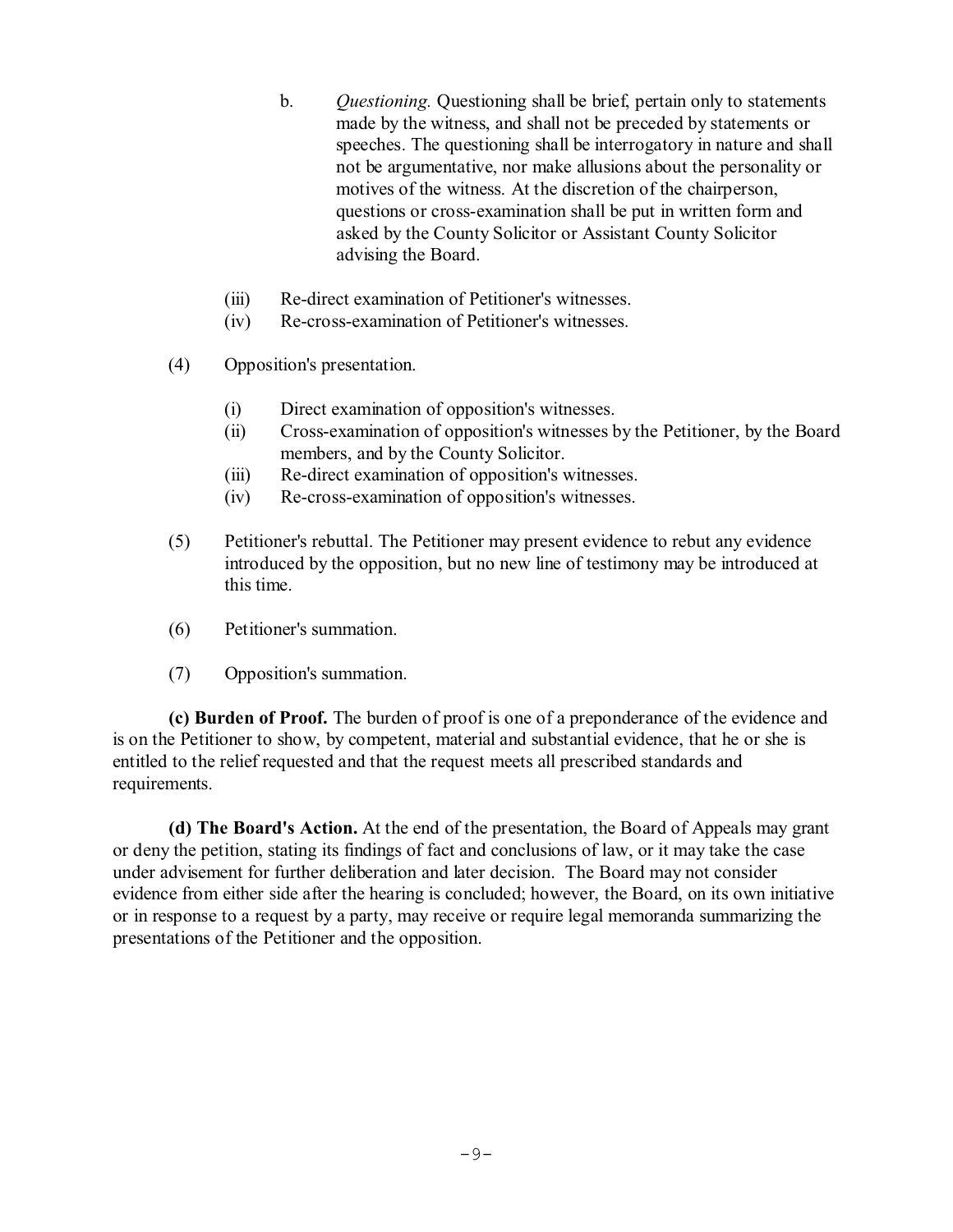# **SECTION 2.210. CONDUCT OF ADMINISTRATIVE APPEAL HEARINGS.**

# **(a) De Novo Appeals.**

- (1) Oath. An individual testifying shall give his or her name and address after taking the following oath given by the chairperson: "Do you solemnly promise to speak truthfully in the testimony you are about to give?"
- (2) Order of presentation.
	- (i) The County Solicitor or Assistant County Solicitor advising the Board introduces reports and official documents pertaining to the case.
	- (ii) Opening statements.
	- (iii) Presentation by party(ies) having the burden of proof ("proponent").
		- a. Direct examination of witnesses.
		- b. Cross-examination of witnesses by adverse party(ies) ("respondent"), by Board members, and Board's attorney.
		- c. Re-direct examination.
		- d. Re-cross-examination.
	- (iv) Presentation by the respondent.
		- a. Direct examination of witnesses.
		- b. Cross-examination of witnesses by proponent, by Board members, and Board's attorney.
		- c. Re-direct examination.
		- d. Re-cross-examination.
	- (v) Proponent's rebuttal.
	- (vi) Summation by proponent.
	- (vii) Summation by respondent.
- (3) Legal memoranda. The Board may receive or require legal memoranda summarizing the presentations of the parties, either on its own or upon approval of a request made at the hearing.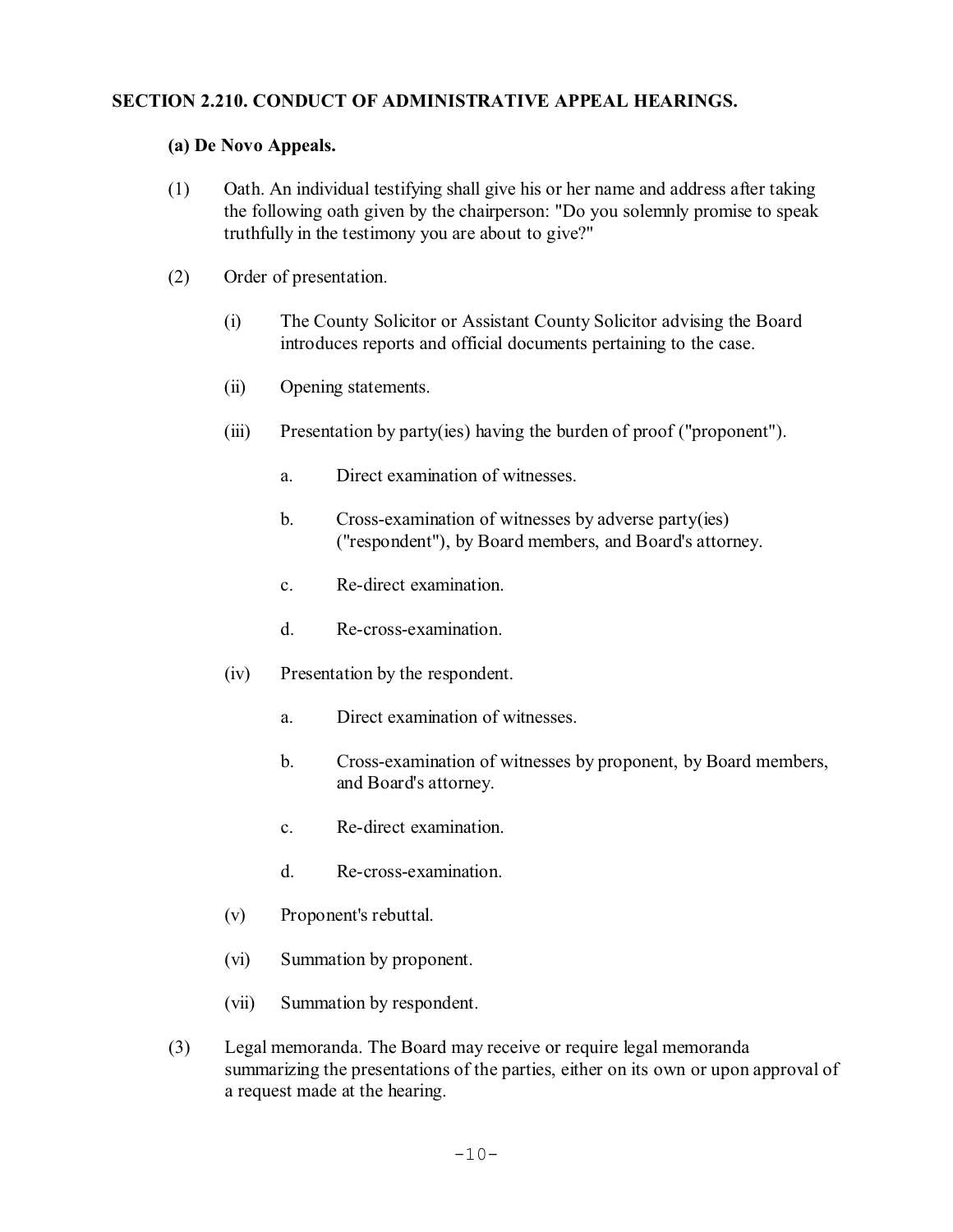- (4) Burden of proof.
	- (i) In an appeal of an administrative agency's issuance of a notice of violation of county laws and regulations, the burden of proof is upon the administrative agency (proponent) to show, by a preponderance of the evidence, that the respondent has violated the laws or regulations in question. However, it shall be the respondent's burden to prove all affirmative defenses, including the defense of nonconforming use.
	- (ii) In all other *de novo* appeals, the burden of proof is upon the appellant to show that the action taken by the administrative agency was clearly erroneous, and/or arbitrary and capricious, and/or contrary to law.

# **(b) Appeals on the Record.**

- (1) Record Transcript. Within thirty days of filing an appeal on the record from an action of an administrative agency, the Appellant shall file one copy of the record transcript of the hearing being appealed with the clerk of the Board, and shall serve one copy of the record transcript with the administrative agency and five copies with the Board of Appeals.
- (2) Memorandum of Appellant. Within fifteen days of filing the transcript, the Appellant shall file a memorandum setting forth concisely all points on which the appeal is based and an argument in support of each point with the clerk of the Board, and serve one copy of the memorandum with the administrative agency and five copies with the Board of Appeals. The argument shall include:
	- (i) Points of law;
	- (ii) References to legal authority;
	- (iii) Page citations to particular portions of the record transcript; and
	- (iv) Exhibits by number.
- (3) Administrative Agency's Reply Memorandum. Within fifteen days after the Appellant's memorandum is filed, the administrative agency shall file a reply memorandum with the Board. The memorandum shall answer concisely all points on which the appeal is based and an argument against each point. The arguments shall include:
	- (i) Points of law;
	- (ii) References to legal authority;
	- (iii) Page citations to particular portions of the record transcript; and
	- (iv) Exhibits by number.
- (4) Sanctions for Late Filing of Memorandum. If the Appellant fails to file the memorandum within the time prescribed under this section, the Board may dismiss the appeal.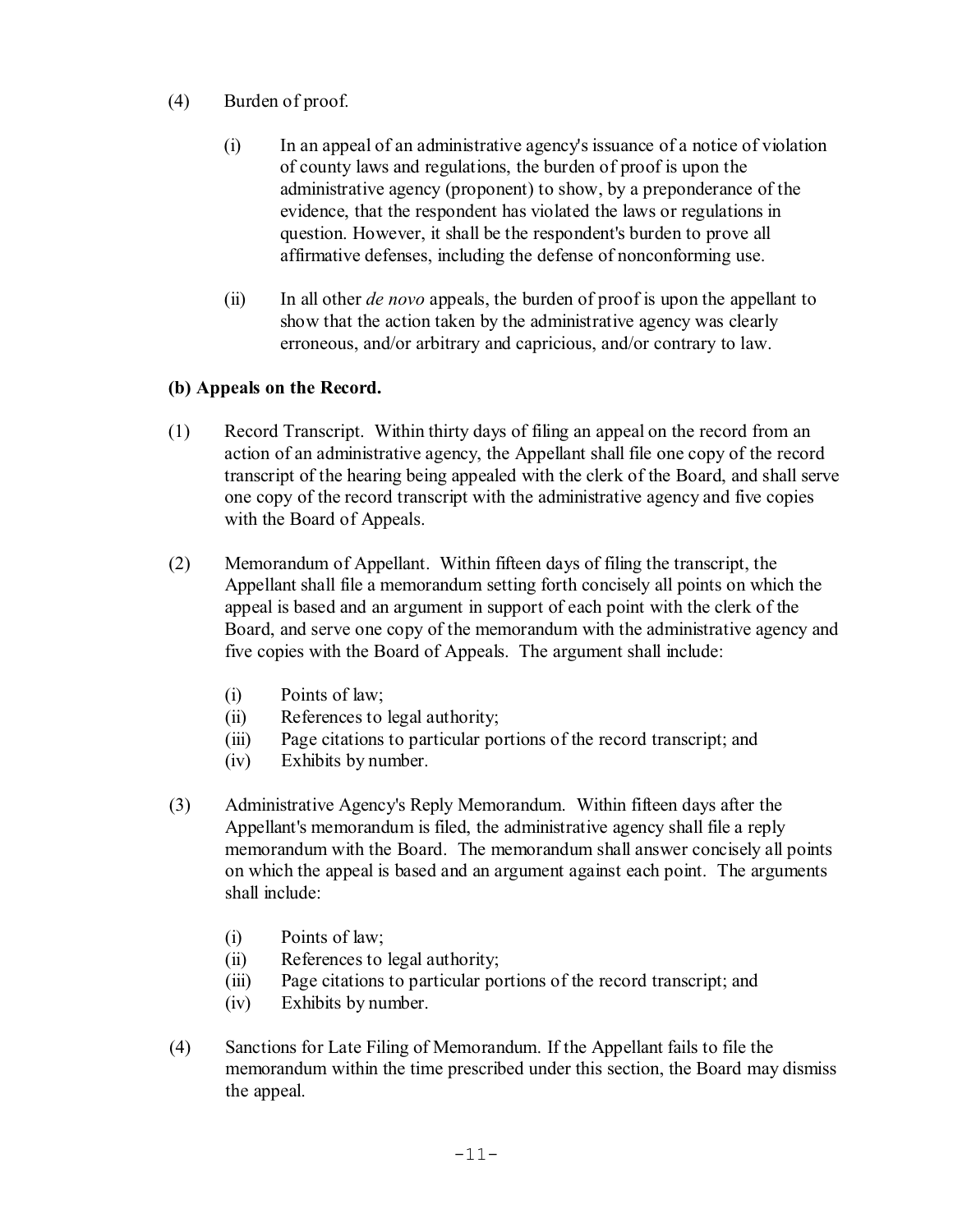- (5) Oral arguments. The Board shall entertain oral arguments based upon the record. The Board may limit the length of oral arguments. For good cause shown, the Board may receive additional evidence. The order of presentation shall be as follows:
	- (i) Presentation of the reports and decision of the county agency by the Appellant.
	- (ii) Presentation by the Appellant.
	- (iii) Presentation by the county agency or Solicitor.
	- (iv) Presentation by the Opposition.
	- (v) Decision by the Board
- (6) Burden of Proof. The burden of proof shall be on the Appellant to show that the action taken by the administrative agency was clearly erroneous, and/or arbitrary and capricious, and/or contrary to law.
- **(c) The Board's Action**. The Board may dismiss the administrative appeal or may affirm, reverse, or modify the agency's action, remand the action to the agency for further proceedings, or an appropriate combination of the above.

# **SECTION 2.211. DECISION AND ORDER**.

**(a) Time Period of Issuance of Decision and Order**. Each case shall be decided and a decision and order issued no later than sixty days after the case is deliberated, unless the Board on its own motion and with good and sufficient reason, extends the time to no later than ninety days after the Board concludes its deliberation of a case.

**(b) Decision and Order.** The final decision and order of the Board granting or denying the petition shall be in writing, signed by the voting Board members, attested by the administrative assistant or the secretary, and shall be accompanied by findings of fact and conclusions of law. The decision and order shall be made a part of the record of the proceedings, filed with the Department of Planning and Zoning, and maintained as part of the official records of the county.

**(c) Minority Opinion.** Any member who does not agree with the majority opinion may prepare a minority opinion to be attached to the Decision and Order.

**(d) Mail Copies to Parties; File Plats or Summaries.** When the clerk receives copies of the decision and order, the clerk shall mail copies to the parties or their representatives. After a land use petition is granted by the Board, the Department of Planning and Zoning shall file plats or summaries, provided by the Petitioner, with the Howard County office of the Maryland State Department of Assessments and Taxation.

**(e) Appeals from Decision of the Board.** Within thirty days after any decision of the Board of Appeals is entered, any person, officer, department, board or bureau of the county, jointly or severally aggrieved by any such decision, may appeal to the Circuit Court for Howard County, in accordance with the Maryland Rules of Procedure. The Board of Appeals shall be a party to all appeals and shall be represented at any such hearing by the Office of Law.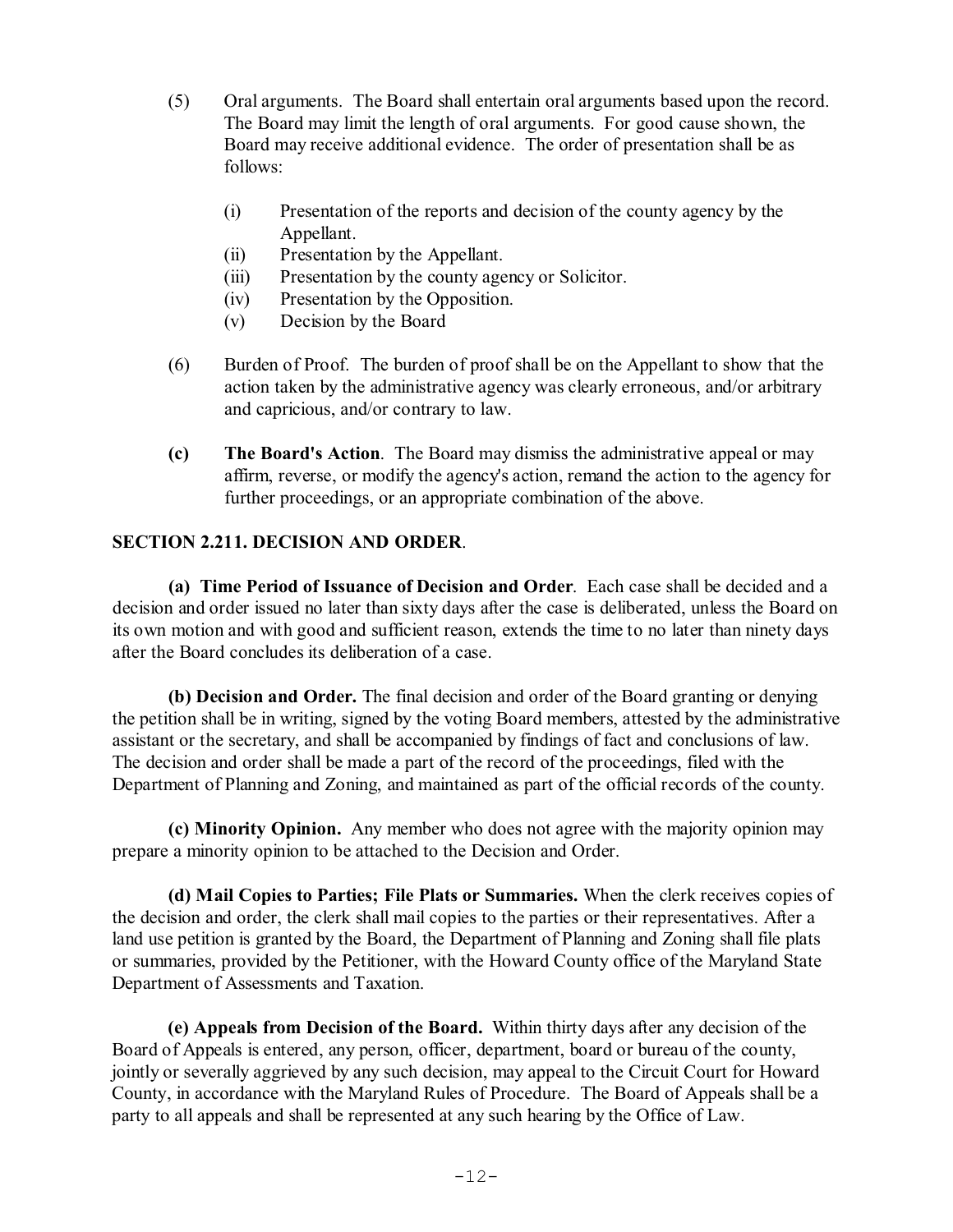# **SECTION 2.212. REVISORY POWER OF THE BOARD.**

**(a) Request of a Party**. Within fifteen days of the Board issuing a decision and order, a party of record may file a motion for reconsideration. The Board may revise its decision and order if the party petitioning for reconsideration establishes mistake of fact or mistake of law. The motion for reconsideration may include a request to suspend the decision and order.

**(b) Process.** The motion shall be in writing. The moving party shall mail or deliver a copy of the motion to each party and certify to the Board that notice to each party has been provided. Any party of record may file a written response to the motion for reconsideration within fifteen days of the filing date of a motion for reconsideration. At the discretion of the Board, oral argument may be heard on the motion. The Board shall not consider new or additional evidence unless such evidence could not reasonably have been presented at the hearing. If the Board determines to revise its decision and order, the Board shall send a copy of the revised decision and order to each party.

**(c) Correcting Clerical Error.** At any time and without prior notice or hearing, on its own initiative or on motion of any party, the Board may modify its decision in order to correct a clerical error.

**(d) Time for Appeal to Circuit Court.** The filing of a motion for reconsideration does not suspend the time for filing an appeal to Circuit Court unless the Board suspends its decision and order. Once an appeal to the Circuit Court is filed, the Board no longer retains jurisdiction to suspend its decision and order or to consider a motion for reconsideration.

# **SECTION 2.213. SEVERABILITY**.

If any clause, sentence, part or parts of this subtitle, or of any section of this subtitle, is held to be unconstitutional or invalid, the unconstitutionality or invalidity shall not affect the validity of the remaining parts of this title or of any section.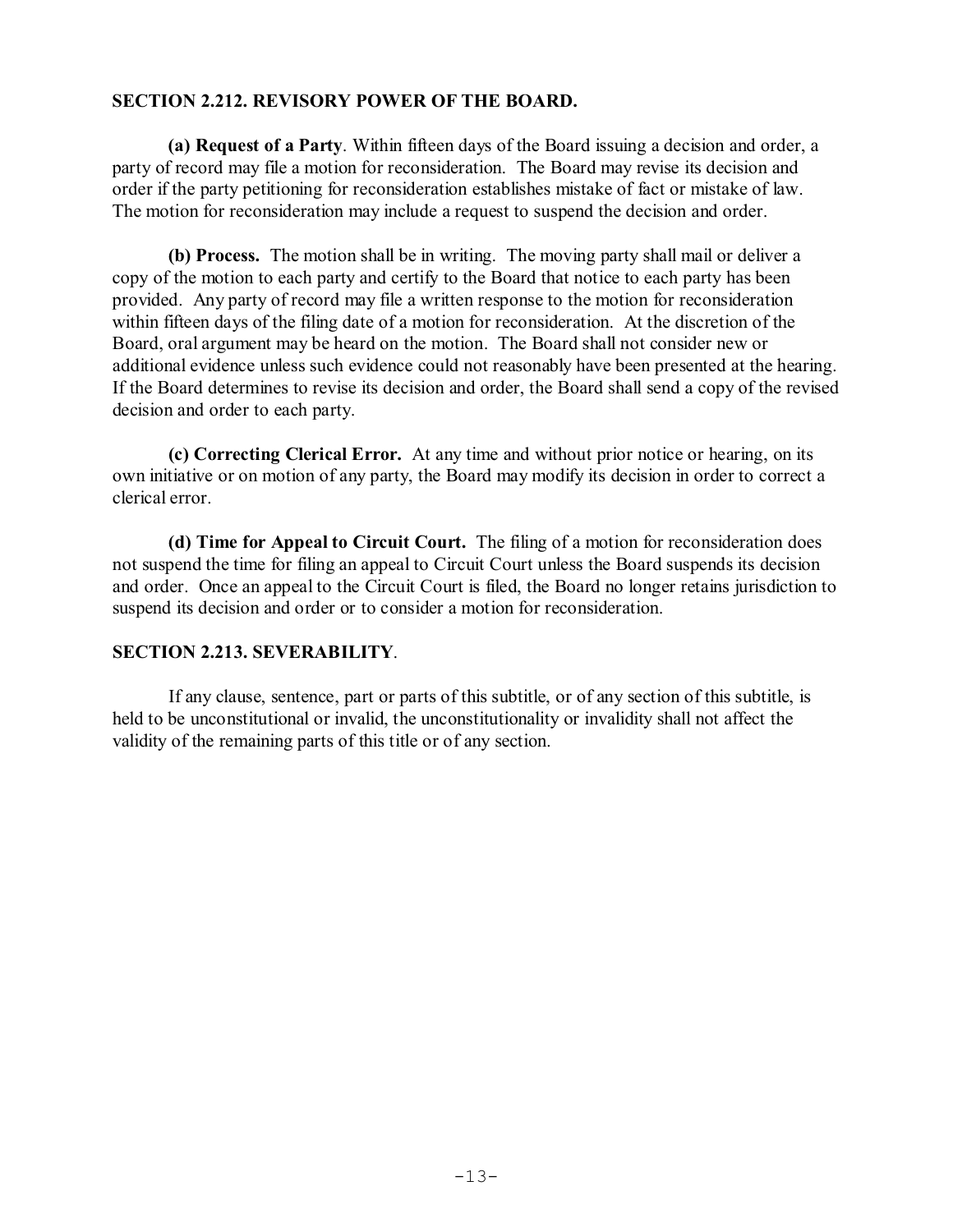### **Appendix A**

# **HOWARD COUNTY CHARTER**

# ARTICLE V. BOARD OF APPEALS **SECTION 501. THE COUNTY BOARD OF APPEALS.**

(a) *Appointment; term; compensation.* The County Board of Appeals shall consist of five registered voters and residents of the County appointed by the Council. Appointees shall serve overlapping terms of five years from the first day of January of the year of their appointments, or until their successors are appointed. Vacancies, except those at the expiration of a term, shall be filled in the same manner as the original appointment and for the unexpired term. No member shall be reappointed after having served eight consecutive years immediately prior to reappointment. No more than three members shall be registered with the same political party. The members of the Board shall be paid at the rate of Twelve Hundred Dollars (\$1,200.00) per year unless such compensation be changed as provided in Section 501(f) of this article. Members of the Board shall receive reasonable and necessary expenses as may be provided in the budget.

(b) *Powers and functions.* The Board of Appeals may exercise the functions and powers relating to the hearing and deciding, either originally or on appeal or review, of such matters as are or may be set forth in Article 25A, Subparagraph (u) of the Annotated Code of Maryland, excluding those matters affecting the adopting of or change in the general plan, zoning map, rules, regulations or ordinances.

(c) *Rules of practice and procedure.* The Board of Appeals shall have authority to adopt and amend rules of practice governing its proceedings which shall have the force and effect of law when approved by legislative act of the Council. Such rules of practice and procedures shall not be inconsistent with the Administrative Procedures Act, Article 41, of the Annotated Code of Maryland. The rules may relate to filing fees, meetings and hearings of the Board, the manner in which its chairperson shall be selected and the terms which he shall serve as Chairperson and other pertinent matters deemed appropriate and necessary for the Board. Three members of the Board shall constitute a quorum of the Board, and its hearings shall receive public notice as required by law. All matters which come before the Board pursuant to its exercise of original jurisdiction shall receive a de novo hearing on all issues. Those matters coming before the Board pursuant to an appeal from an executive, administrative or adjudicatory order wherein a formal hearing was held and a verbatim record developed shall be reviewed by the Board on the basis of the record before it. However, for good cause shown, any party before the Board shall have the opportunity to present additional evidence on any issue if, in the opinion of the Board, it is required for proper disposition of the case. All hearings held by the Board shall be open to the public, and provision shall be made for all interested citizens and citizens groups to be heard. The Board shall cause to be maintained complete public records of its proceedings, with a suitable index.

(d) *Appeals from decisions of the Board.* Within thirty days after any decision of the Board of Appeals is entered, any person, officer, department, board or bureau of the County, jointly or severally aggrieved by any such decision, may appeal to the Circuit Court for Howard County, in accordance with the Maryland Rules of Procedure. The Board of Appeals shall be a party to all appeals and shall be represented at any such hearing by the Office of Law.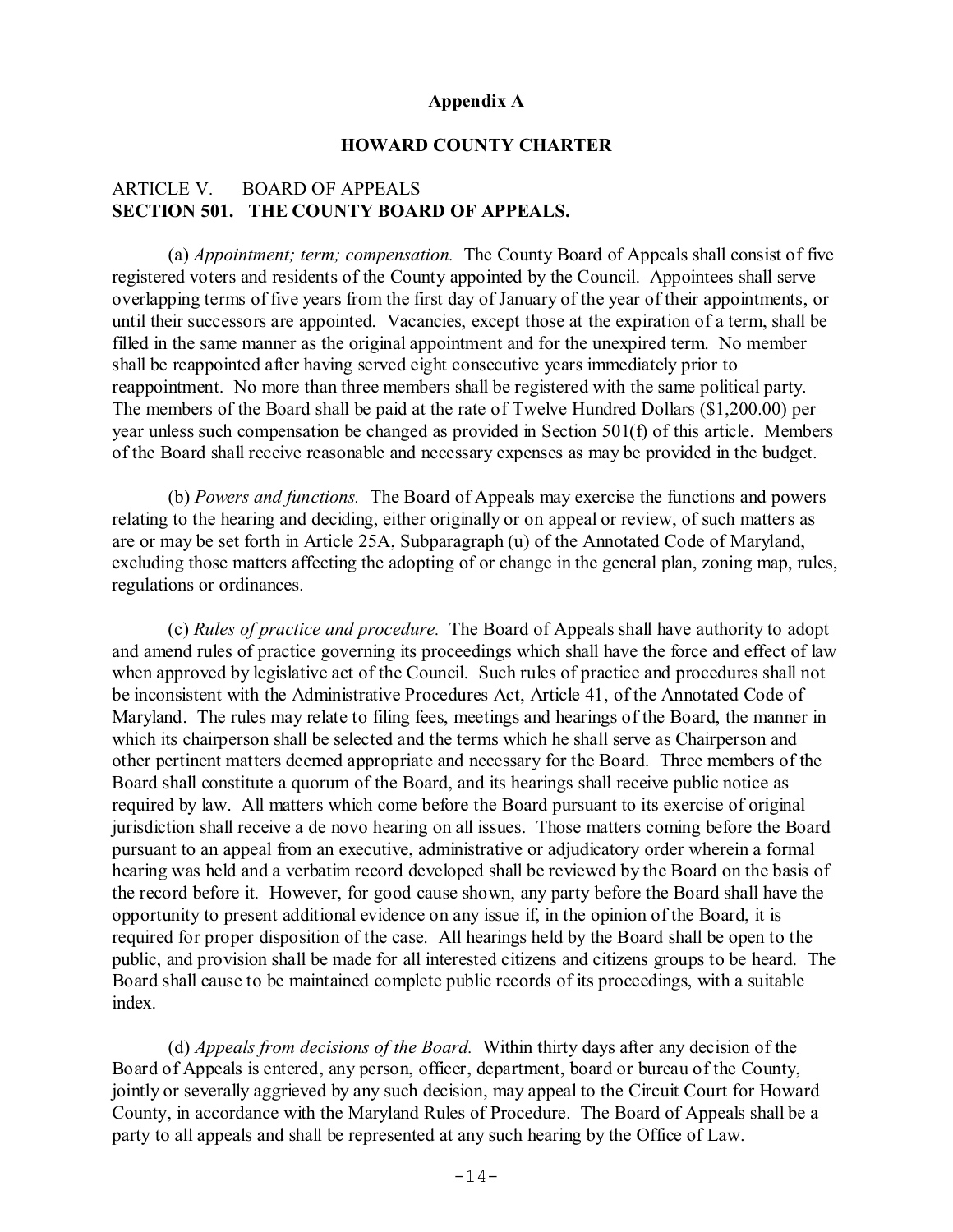(e) *Employees of the Board.* The Board may appoint, within budgetary limitations, such employees, and the Executive shall make available to the Board such services and facilities of the County, as are necessary or appropriate for the proper performance of its duties.

(f) *Implementing legislation.* The powers and functions of the Board of Appeals as herein provided for shall be defined by implementing legislation heretofore or hereafter enacted by the Council, subject to and to the extent required by applicable State law. The Council may by legislative act increase the compensation of the members of the Board of Appeals as provided in Section 501(a) of this article and thereafter decrease such compensation; provided, however, that no reduction shall affect the compensation of a member of the Board of Appeals during his or her current term, and in no event shall the Council have the power to decrease the compensation of members of the Board below the figure provided in this Charter. To the extent permitted by State law, the Council shall also have the power, by legislative act, to prescribe other appeals to be heard by, or to limit the jurisdiction of, the Board of Appeals in addition to those specified in this Article.